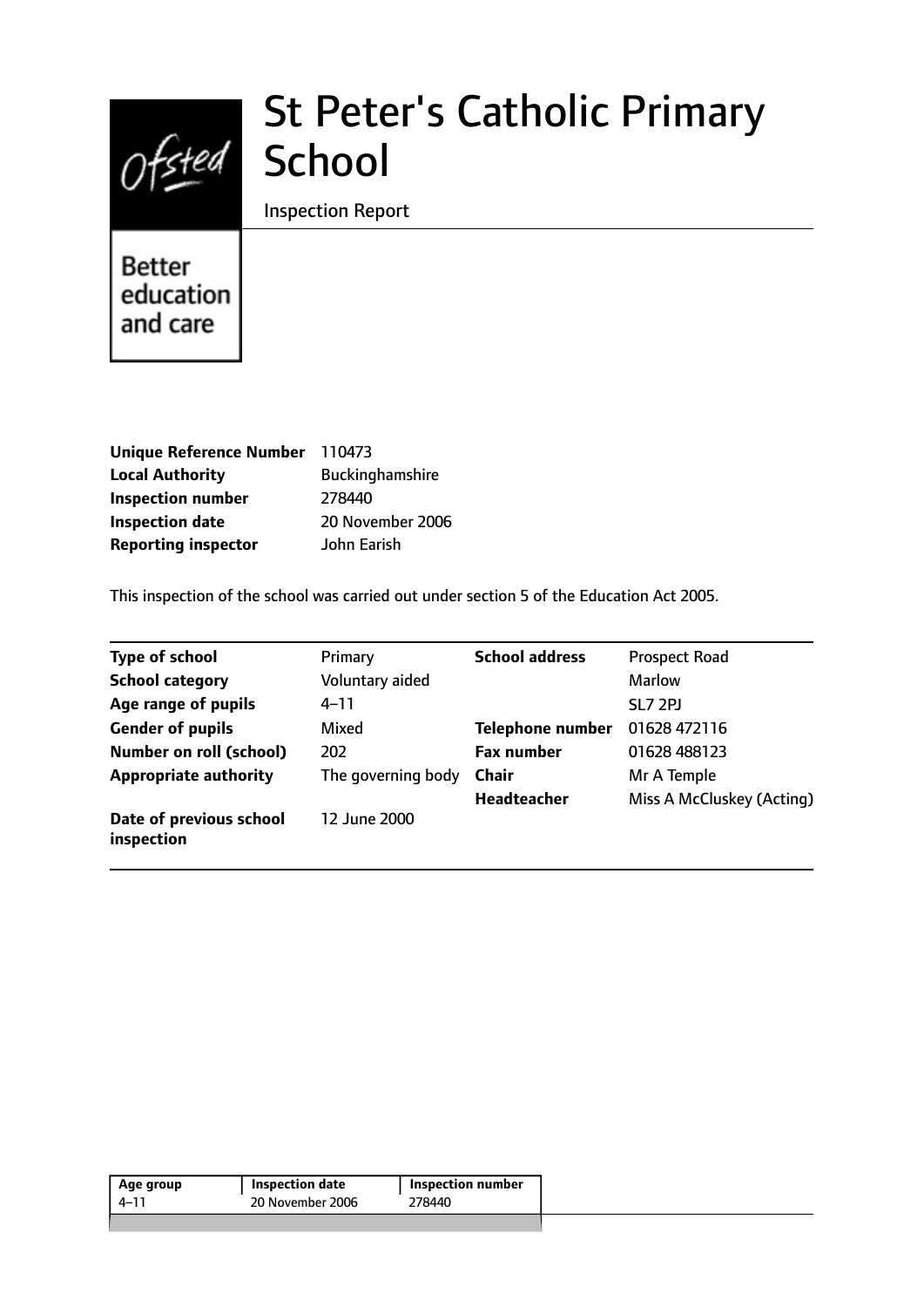© Crown copyright 2006

Website: www.ofsted.gov.uk

This document may be reproduced in whole or in part for non-commercial educational purposes, provided that the information quoted is reproduced without adaptation and the source and date of publication are stated.

Further copies of this report are obtainable from the school. Under the Education Act 2005, the school must provide a copy of this report free of charge to certain categories of people. A charge not exceeding the full cost of reproduction may be made for any other copies supplied.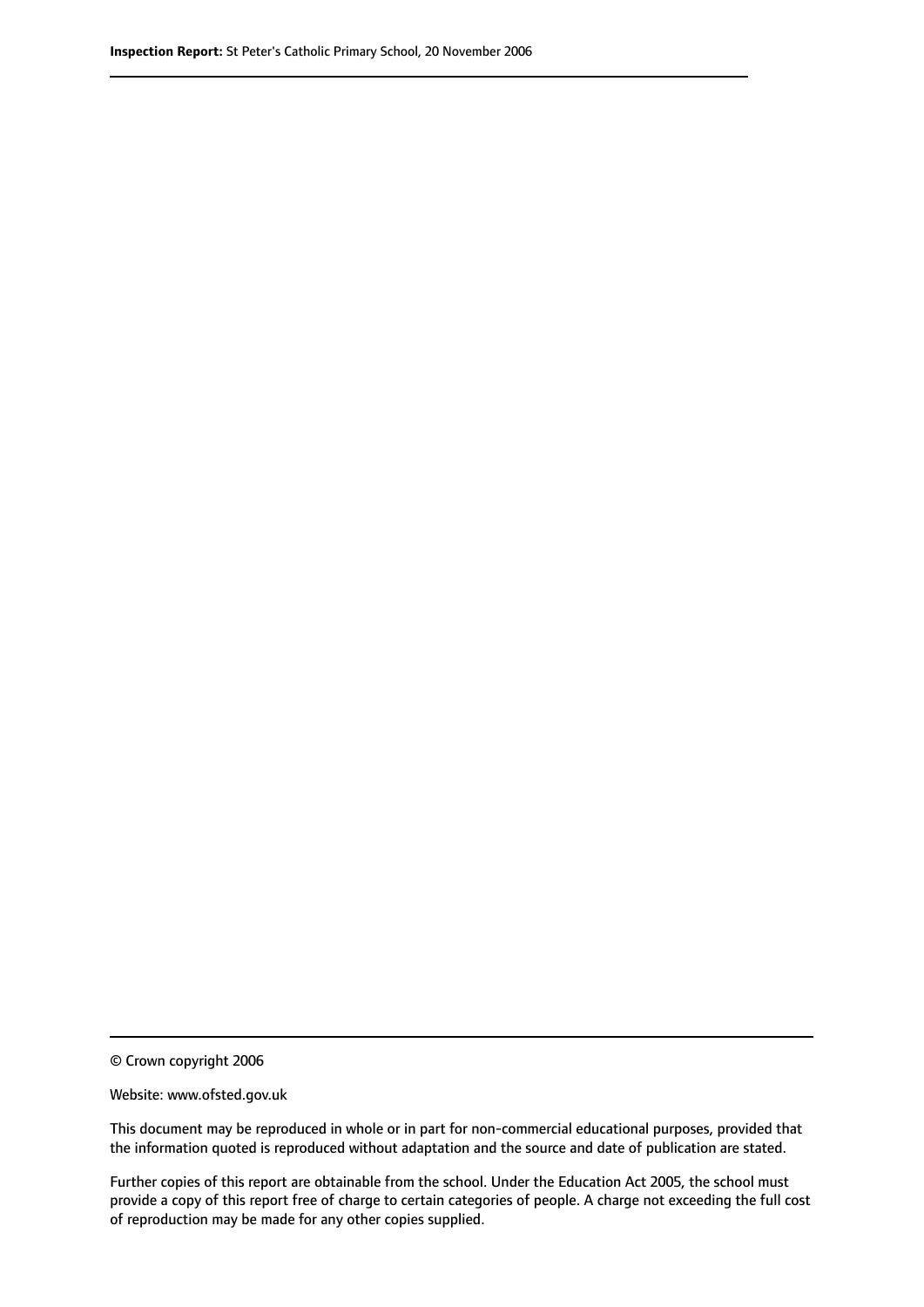# **Introduction**

The inspection was carried out by an Additional Inspector.

## **Description of the school**

This is an average sized school. It serves families from a variety of social backgrounds, with many pupils from relatively advantaged homes. It is oversubscribed. Almost all are of White British heritage. The proportion of pupils eligible for free school meals is well below the national average. When children start school, their skills and abilities are above those expected of four year olds. The proportion of pupils with learning difficulties and disabilities [LDD] is similar to that found nationally. The headteacher has recently retired.

#### **Key for inspection grades**

| Grade 1 | Outstanding  |
|---------|--------------|
| Grade 2 | Good         |
| Grade 3 | Satisfactory |
| Grade 4 | Inadequate   |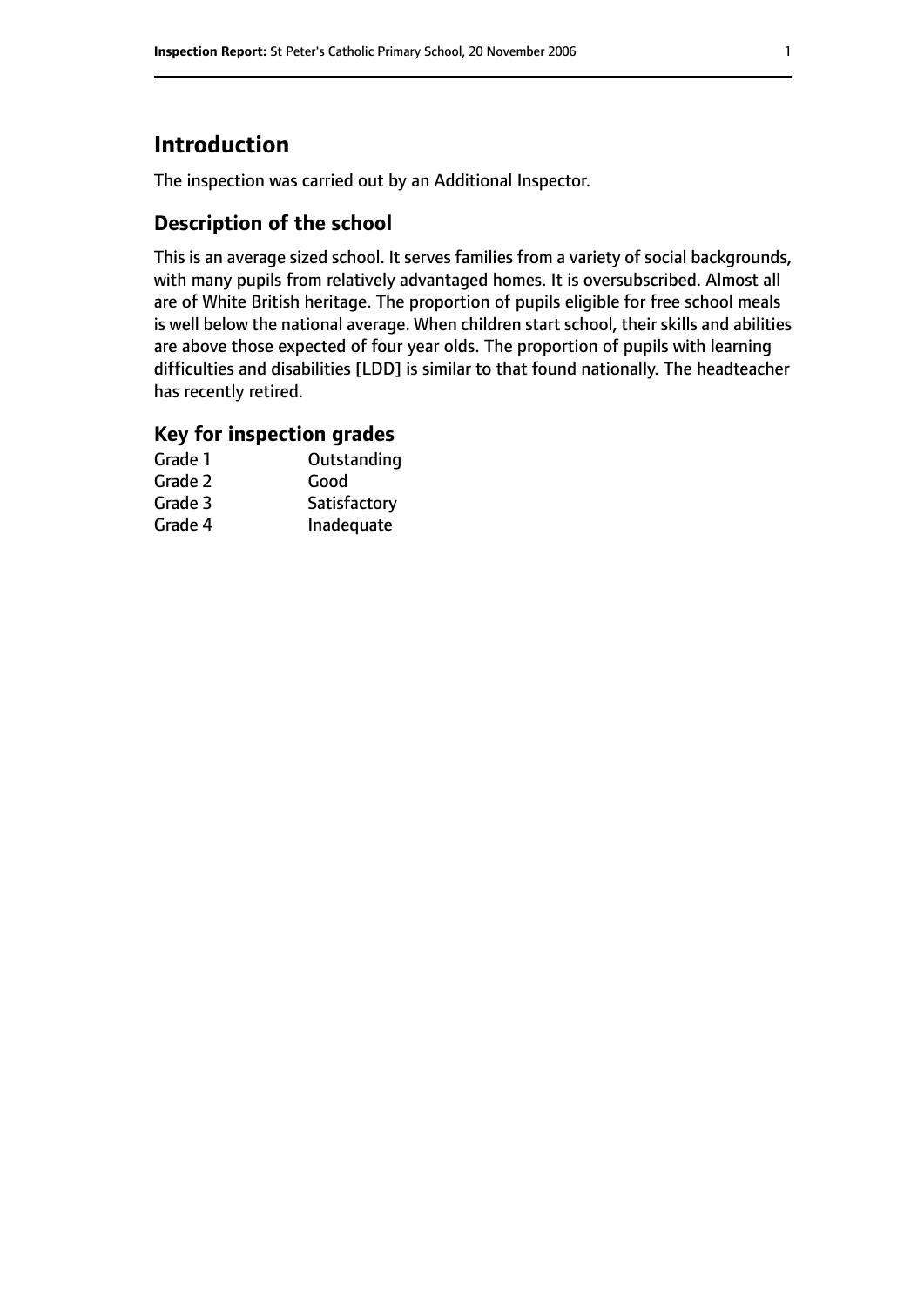# **Overall effectiveness of the school**

#### **Grade: 2**

St Peter's is a good school, with a number of outstanding features. It is working with determination to become an outstanding school in all respects. One of the oldest pupils commented, 'We are very lucky to be at this school... the teachers make the work fun and really help us do our very best'. The school takes excellent care of its pupils, and their personal development is outstanding. Consequently, pupils are very happy and enthusiastic learners who enjoy all that the school offers, and their behaviour is exemplary. Parents are overwhelmingly supportive. One commented, 'We are delighted with the children's progress. 'Another said, 'I feel privileged and very lucky that my children attend this school'.

Achievement is good and standards are consistently well above average. Pupils make a good start to their learning in the Foundation Stage and exceed the expected goals by the time they move to Year 1. This good progress continues in Years 1 to 6 because pupils are well taught and eager to learn. Standards are significantly above average in English, mathematics and science by the end of Year 6. High standards have been sustained for several years, and boys and girls of all backgrounds and abilities achieve well. In information and communication technology (ICT) standards have improved since the last inspection but they are quite not as high as those achieved in literacy, numeracy and science.

The school keeps a very close check on pupils' all-round development and pupils receive excellent support whatever their ability. Procedures to secure the health, safety and welfare of pupils are robust. As a result, pupils report that they feel very safe and find the staff very approachable. There are very good systems to track pupils' academic progress. The information gathered is used very well to plan appropriate work and ensure that pupils have challenging targets to meet. This is best in mathematics and English. The school provides a good curriculum that contributes to pupils' high levels of enjoyment. Good links are made between subjects to make the learning more meaningful, but sometimes there are missed opportunities to use ICT to support learning.

Senior staff and governors evaluate the school's performance rigorously. All staff have high expectations of themselves, and their pupils. They know what is working well and what needs to improve. Some staff have new subject responsibilities. Their roles are developing well, but the school rightly recognises the need to increase their influence on teaching and learning in their subjects.

Given the good progress made since the last inspection and the accurate, if modest, self-evaluation, there is good capacity to secure further improvement.

#### **What the school should do to improve further**

- Raise standards in ICT by giving pupils more opportunities to extend their skills.
- Increase the influence of subject coordinators on teaching and learning.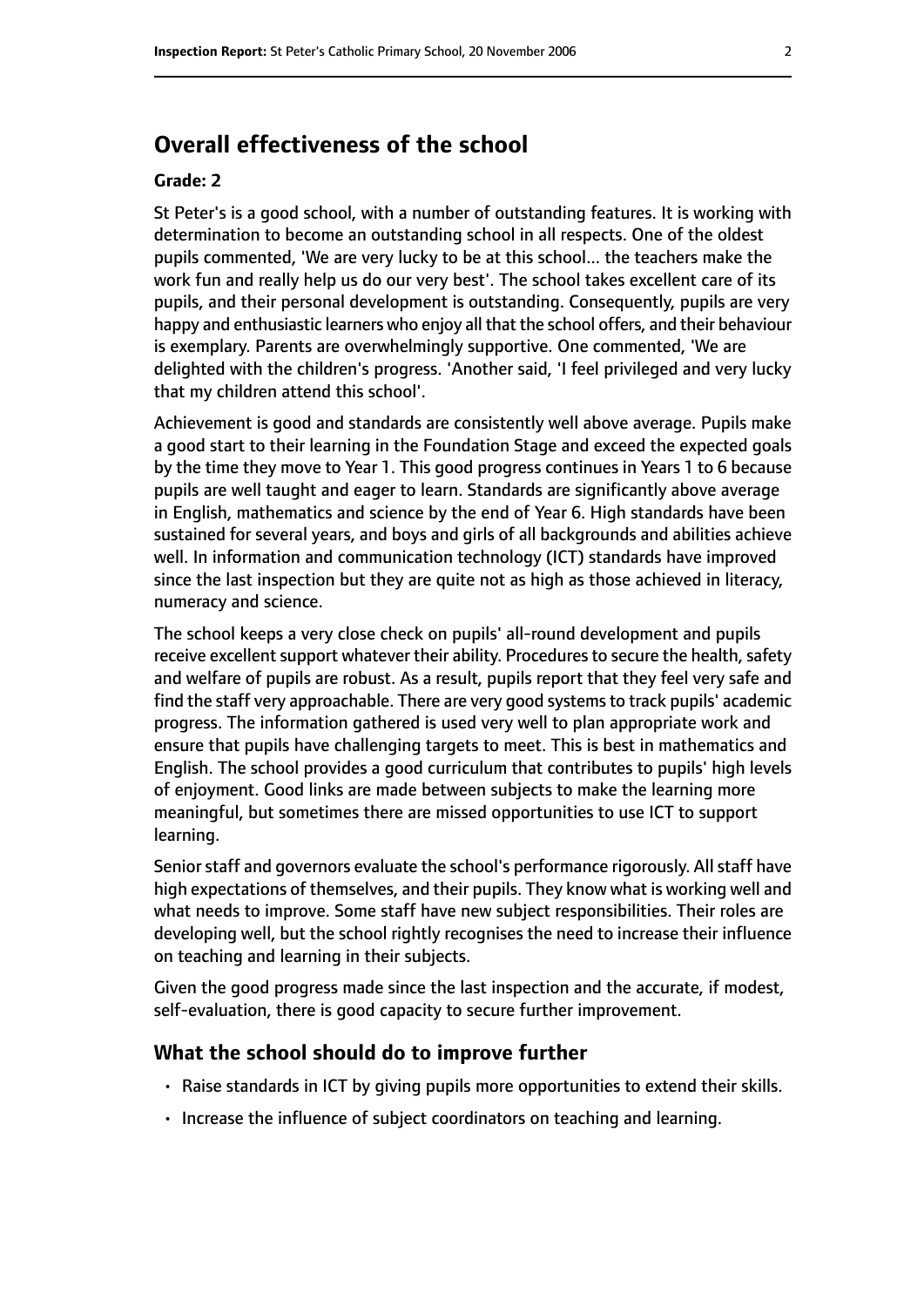## **Achievement and standards**

#### **Grade: 2**

Children make good progress in all areas of the Foundation Stage curriculum. There are a wealth of opportunities for children to develop their curiosity, creativity and imagination.

The school's performance in the national tests at the end of Year 6 is well above the national averages. Throughout the school, most pupils make good progress and are sustaining high levels of performance. This occurs because they are taught well, they are given challenging targets to achieve, and their rates of progress in meeting these targets are rigorously checked.

All groups of pupils are achieving well, including those with learning difficulties and disabilities. Although standards in ICT have improved since the last inspection, they are not quite as high as those achieved in English, mathematics and science. Standards in singing are very good.

# **Personal development and well-being**

#### **Grade: 1**

Pupils are extremely enthusiastic about school and their attendance is consistently above the national average. Pupils' spiritual, moral, social and cultural development is outstanding. They show a very clear understanding of peoples' different backgrounds, customs, and faiths. Pupils have gained an excellent understanding of the importance of healthy diets and taking regular exercise. The pupils contribute extremely well to community decisions through the school council and are adamant that they make a difference. They are aware of how important it is to help others both in school and the wider community and raise money for national charities, help elderly residents of the Sir Aubrey Ward residential home, and make regular visits to Meadowside Old People's Home. Older pupils willingly take on additional responsibilities such as road safety officers, and help educate younger pupils about the dangers of using the road and staying safe. Pupils acquire literacy, numeracy and information and communication technology skills [ICT] that will equip them well for later life and learning.

# **Quality of provision**

#### **Teaching and learning**

#### **Grade: 2**

Teaching and learning are good, and this ensures that pupils make good progress. Teachers keep a close check on pupils' understanding during lessons. Questioning is brisk and challenging and any misconceptions are quickly dealt with. Consequently pupils gain confidence and make good gains in their learning. This is a strong feature in all classes and was seen to particularly good effect in an outstanding mathematics lesson in Year 6. Lessons are interesting and enjoyable, and the work planned meets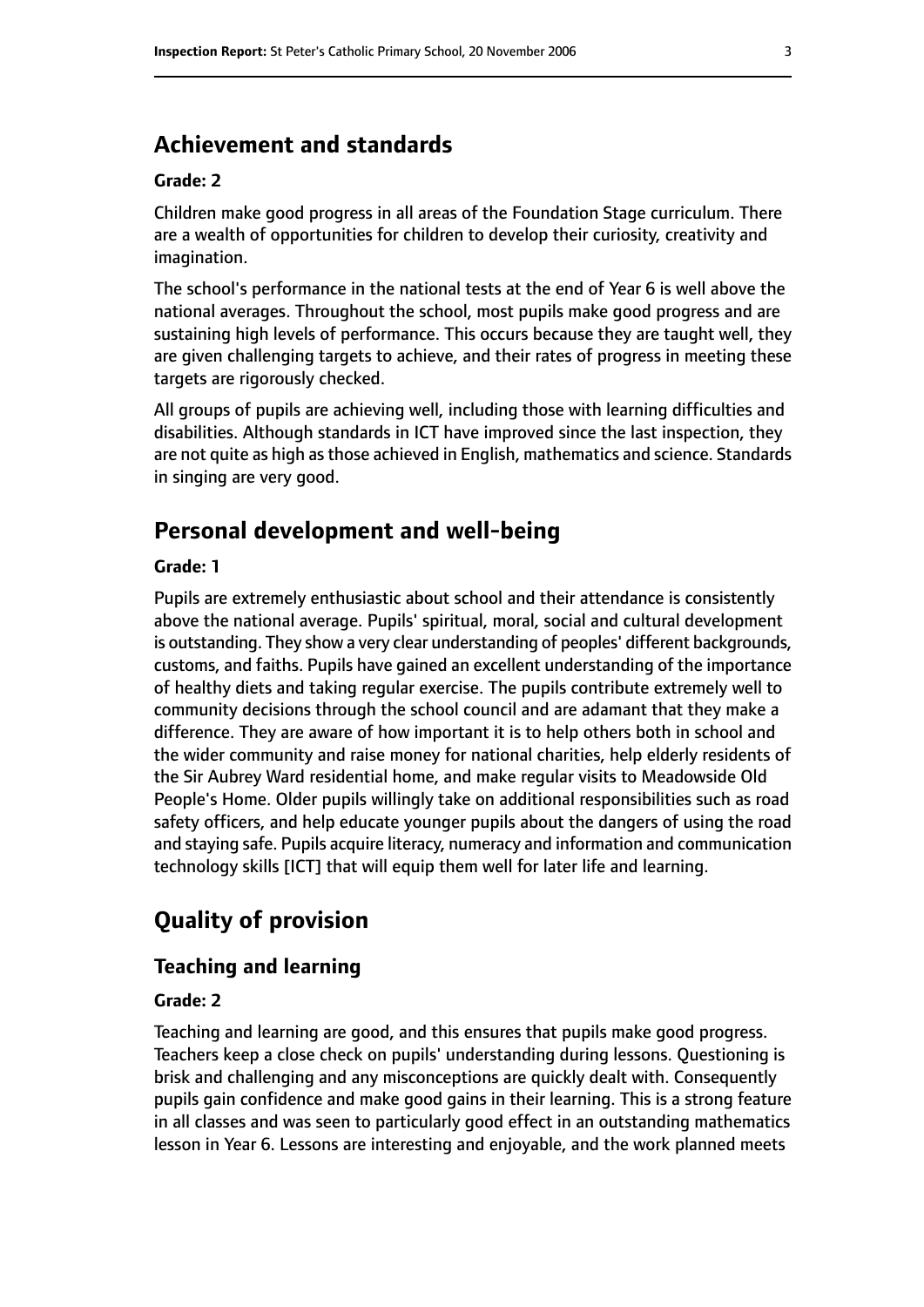pupils' individual needs. This means that those who need extra help or harder work get it. Teaching assistants make a significant contribution to the progress made by pupils, particularly those who find learning difficult. Pupils appreciate the help they get. Good quality marking means that pupils of all abilities have a clear understanding of how they can improve. However, pupils are not yet sufficiently involved in assessing their own work and there are appropriate plans to improve this.

#### **Curriculum and other activities**

#### **Grade: 2**

The school provides a good curriculum that motivates the pupils and promotes their enjoyment of learning. Basic skills are taught effectively. Teachers plan tasks and activities that build on previous work and enable pupils to make good progress. The quality and range of the planned activities in the Foundation Stage are good, with a good balance between the work chosen by the teacher and activities selected by the children.

Throughout the school, pupils make use of ICT across the curriculum, but there is scope to create more opportunities to extend their skills and raise standards further to match those achieved in English, mathematics and science.

The school ensures that all pupils have the opportunity to participate and enjoy a good range of enrichment activities and school clubs. Such experiences, together with learning in personal, social and health education, and the emphasis on staying safe and healthy, teach skills that contribute to their future economic well-being.

#### **Care, guidance and support**

#### **Grade: 1**

The school provides excellent care, guidance and welfare for its pupils. A close check is kept on pupils' well-being and they are taught how to take care of themselves and how to make healthy and safe choices. Health and safety and child protection procedures are effective and are reviewed regularly. As one parent offered, 'Both my children love school and feel happy, safe and secure'. Pupils appreciate this, too, and said they would not hesitate to approach an adult if they had concerns or place a note in the 'Worry Box'. A very close check is kept on pupils' all-round development. Regular assessments of pupils' academic progress mean that teachers have an extremely good understanding of how well their pupils are doing, and take immediate action to address any underachievement. This information is very well used to guide pupils in the next steps in their learning and to set challenging targets for improvement. This is especially well developed in English and mathematics. The very high standard of care is a significant factor in pupils' enjoyment of school, their sense of well-being and the progress they make.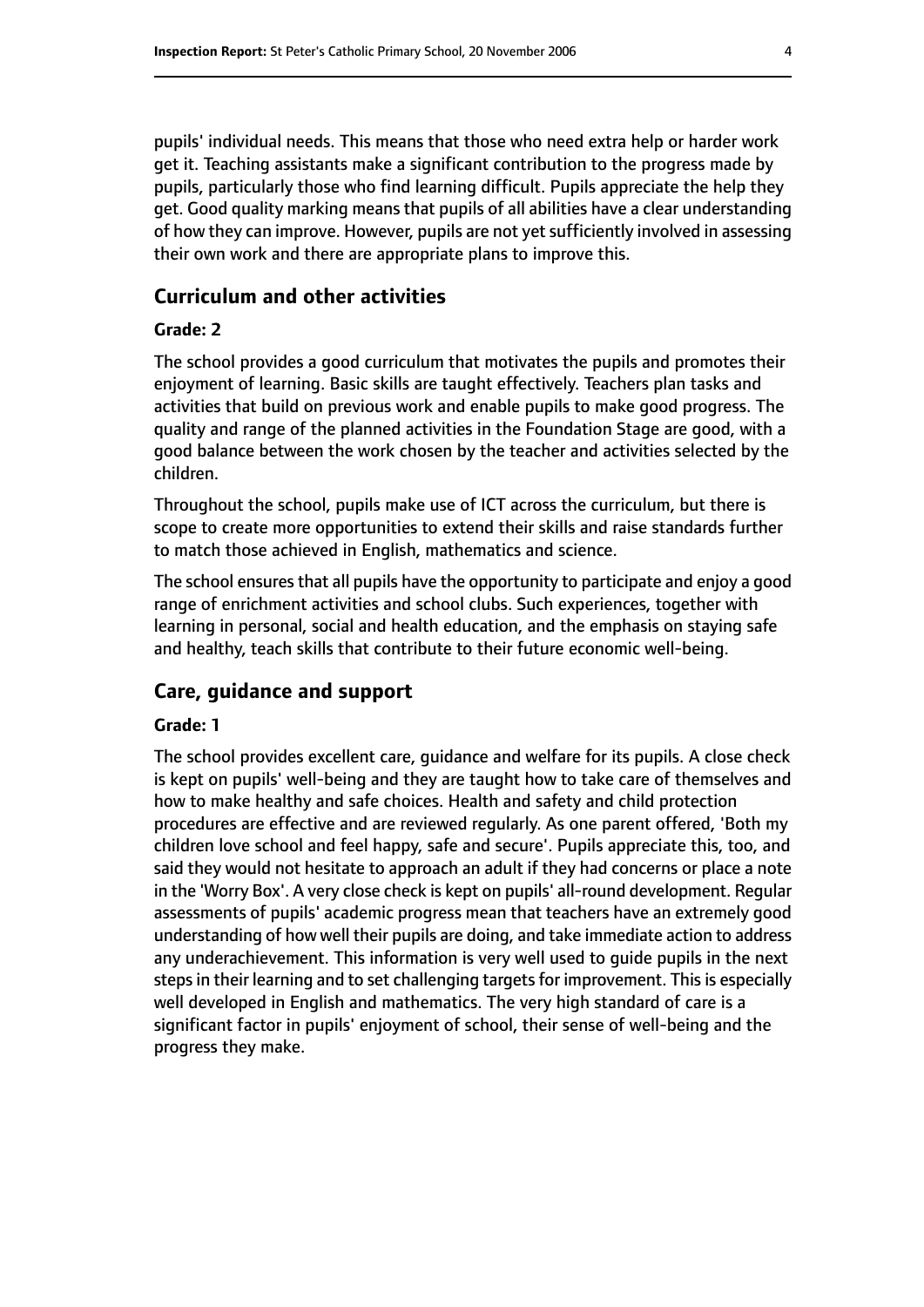# **Leadership and management**

#### **Grade: 2**

Leadership and management are good. The acting headteacher is enabling the effective senior management team to sustain its drive to become an outstanding school. Together, they keep a very close check on the school's performance and have a clear idea of what is working well and what needs to improve. For example, the recent initiative for pupils to be even more involved in assessing their own work stems from this monitoring. This has been instrumental in ensuring that high standards are maintained. Finances are well managed. Throughout the school there is a strong sense of teamwork amongst teachers and support staff and this contributes to pupils' good progress and well-being. However, there are weaknesses. Some staff have recently taken on new subject responsibilities and do not yet have sufficient influence over the quality of teaching and learning in their areas of responsibility. The governors steer the work of the school effectively. They work successfully with the headteacher to continually seek improvements, and have significantly enhanced the provision in music and ICT. Statutory requirements are fully met.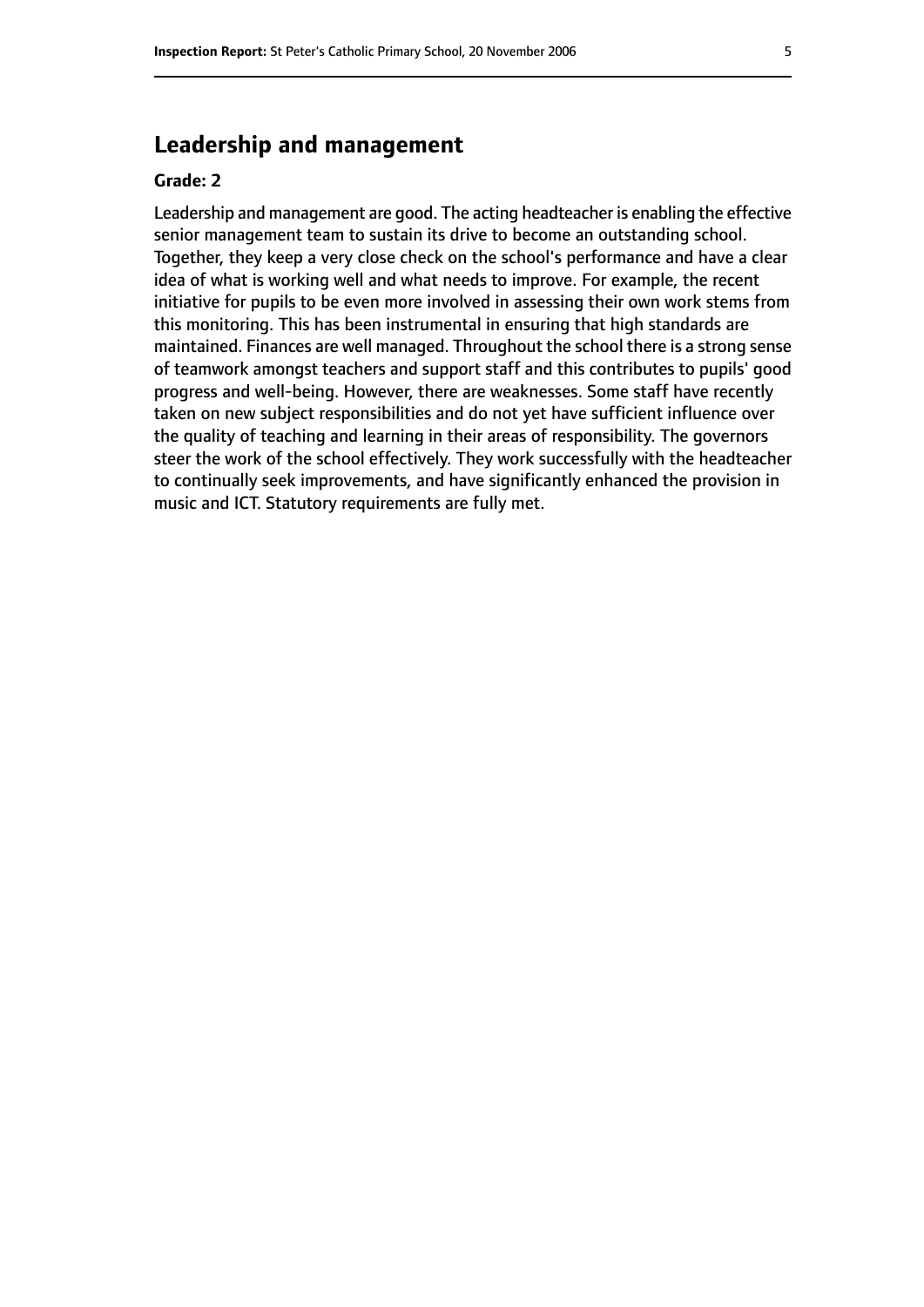**Any complaints about the inspection or the report should be made following the procedures set out inthe guidance 'Complaints about school inspection', whichis available from Ofsted's website: www.ofsted.gov.uk.**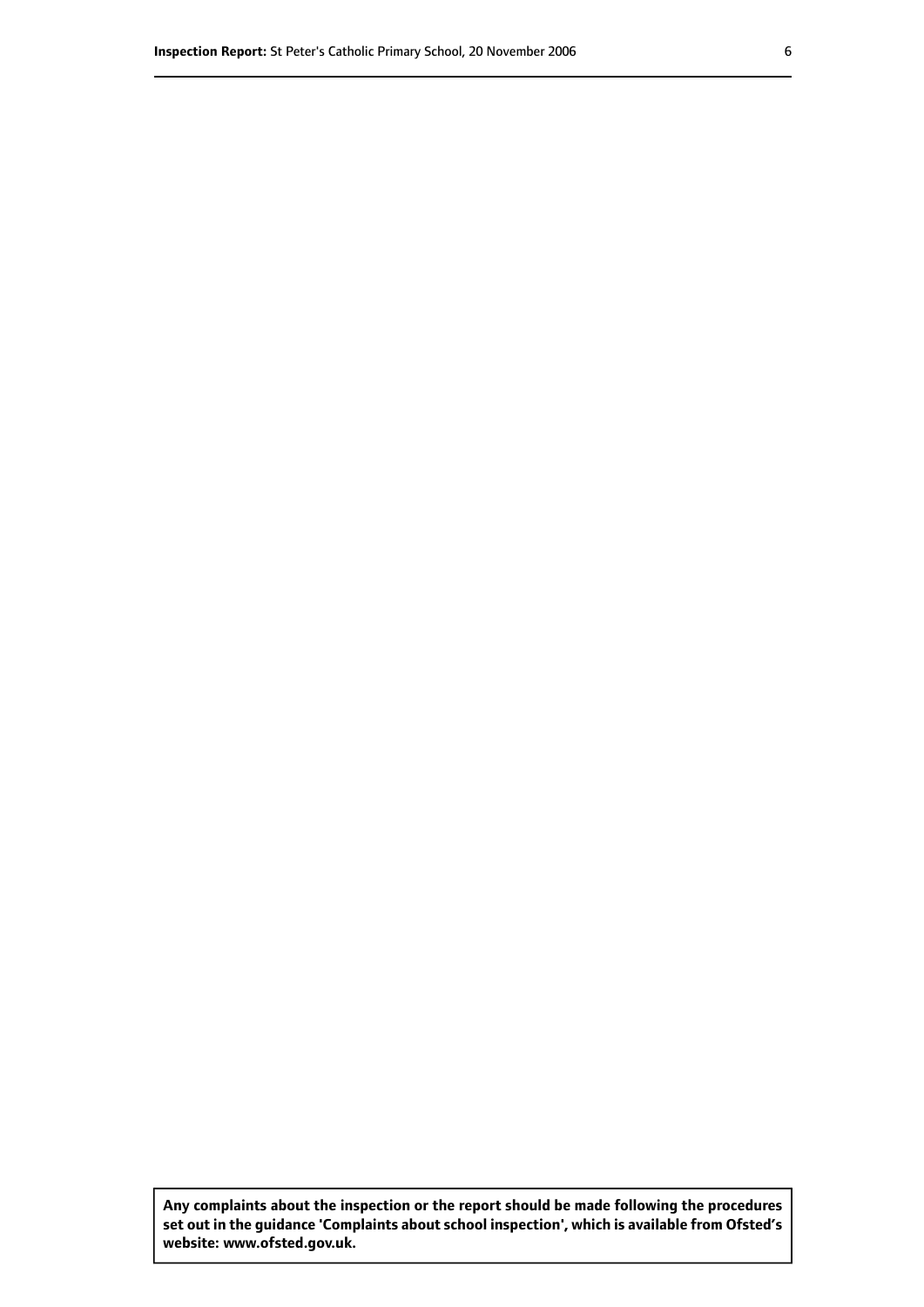# **Inspection judgements**

| Key to judgements: grade 1 is outstanding, grade 2 good, grade 3 satisfactory, and grade 4 | School         |
|--------------------------------------------------------------------------------------------|----------------|
| inadeauate                                                                                 | <b>Overall</b> |

# **Overall effectiveness**

| How effective, efficient and inclusive is the provision of education, integrated<br>care and any extended services in meeting the needs of learners? |     |
|------------------------------------------------------------------------------------------------------------------------------------------------------|-----|
| How well does the school work in partnership with others to promote learners'<br>well-being?                                                         |     |
| The quality and standards in the Foundation Stage                                                                                                    |     |
| The effectiveness of the school's self-evaluation                                                                                                    |     |
| The capacity to make any necessary improvements                                                                                                      |     |
| Effective steps have been taken to promote improvement since the last<br>inspection                                                                  | Yes |

## **Achievement and standards**

| How well do learners achieve?                                                                               |  |
|-------------------------------------------------------------------------------------------------------------|--|
| The standards <sup>1</sup> reached by learners                                                              |  |
| How well learners make progress, taking account of any significant variations between<br>groups of learners |  |
| How well learners with learning difficulties and disabilities make progress                                 |  |

## **Personal development and well-being**

| How good is the overall personal development and well-being of the<br>learners?                                  |  |
|------------------------------------------------------------------------------------------------------------------|--|
| The extent of learners' spiritual, moral, social and cultural development                                        |  |
| The behaviour of learners                                                                                        |  |
| The attendance of learners                                                                                       |  |
| How well learners enjoy their education                                                                          |  |
| The extent to which learners adopt safe practices                                                                |  |
| The extent to which learners adopt healthy lifestyles                                                            |  |
| The extent to which learners make a positive contribution to the community                                       |  |
| How well learners develop workplace and other skills that will contribute to<br>their future economic well-being |  |

## **The quality of provision**

| How effective are teaching and learning in meeting the full range of the<br>  learners' needs?                      |  |
|---------------------------------------------------------------------------------------------------------------------|--|
| $\mid$ How well do the curriculum and other activities meet the range of needs<br>$\mid$ and interests of learners? |  |
| How well are learners cared for, guided and supported?                                                              |  |

 $^1$  Grade 1 - Exceptionally and consistently high; Grade 2 - Generally above average with none significantly below average; Grade 3 - Broadly average to below average; Grade 4 - Exceptionally low.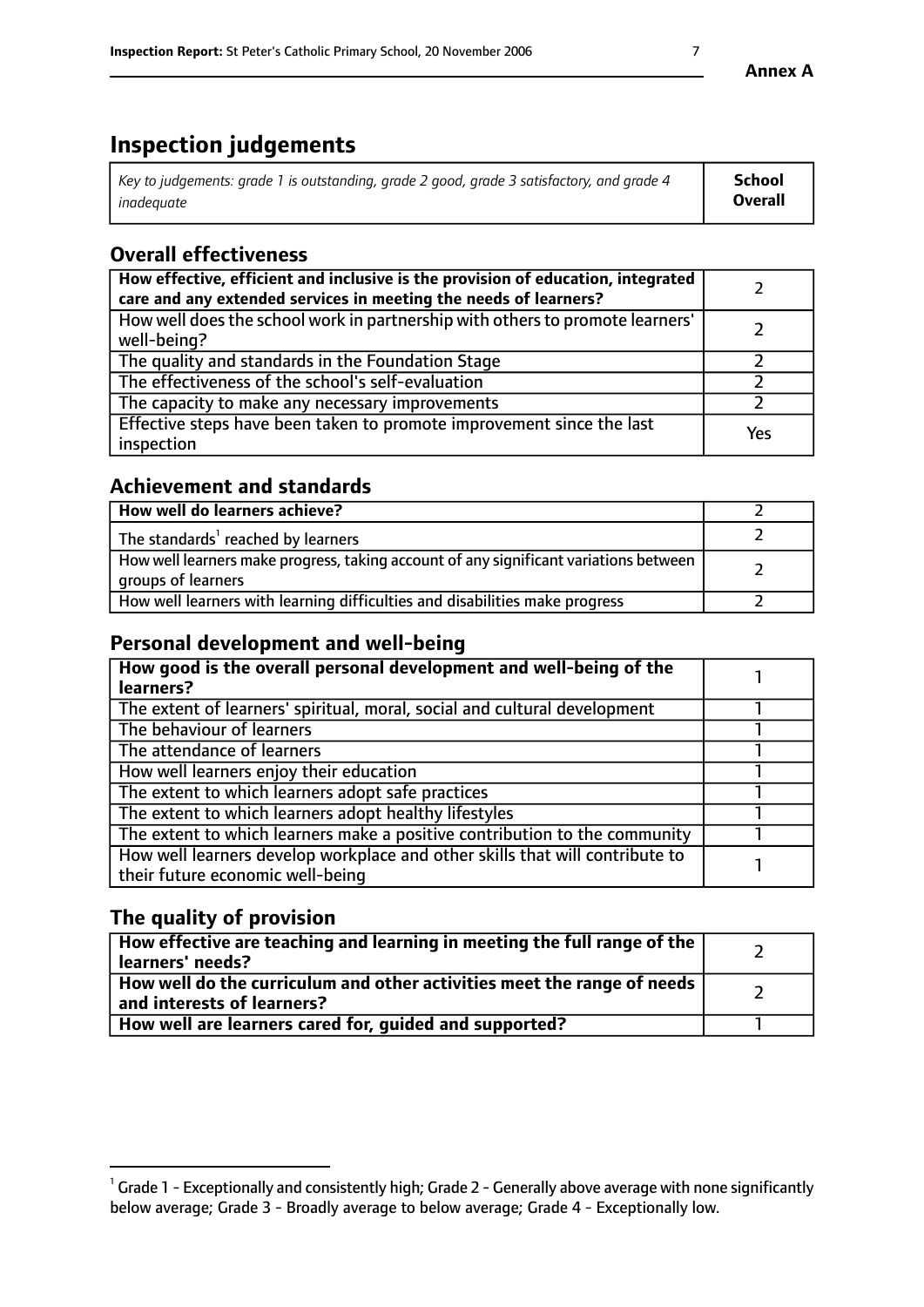# **Leadership and management**

| How effective are leadership and management in raising achievement<br>and supporting all learners?                                              |               |
|-------------------------------------------------------------------------------------------------------------------------------------------------|---------------|
| How effectively leaders and managers at all levels set clear direction leading<br>to improvement and promote high quality of care and education |               |
| How effectively performance is monitored, evaluated and improved to meet<br>challenging targets                                                 | $\mathcal{L}$ |
| How well equality of opportunity is promoted and discrimination tackled so<br>that all learners achieve as well as they can                     |               |
| How effectively and efficiently resources, including staff, are deployed to<br>achieve value for money                                          |               |
| The extent to which governors and other supervisory boards discharge their<br>responsibilities                                                  |               |
| Do procedures for safequarding learners meet current government<br>requirements?                                                                | Yes           |
| Does this school require special measures?                                                                                                      | No            |
| Does this school require a notice to improve?                                                                                                   | <b>No</b>     |